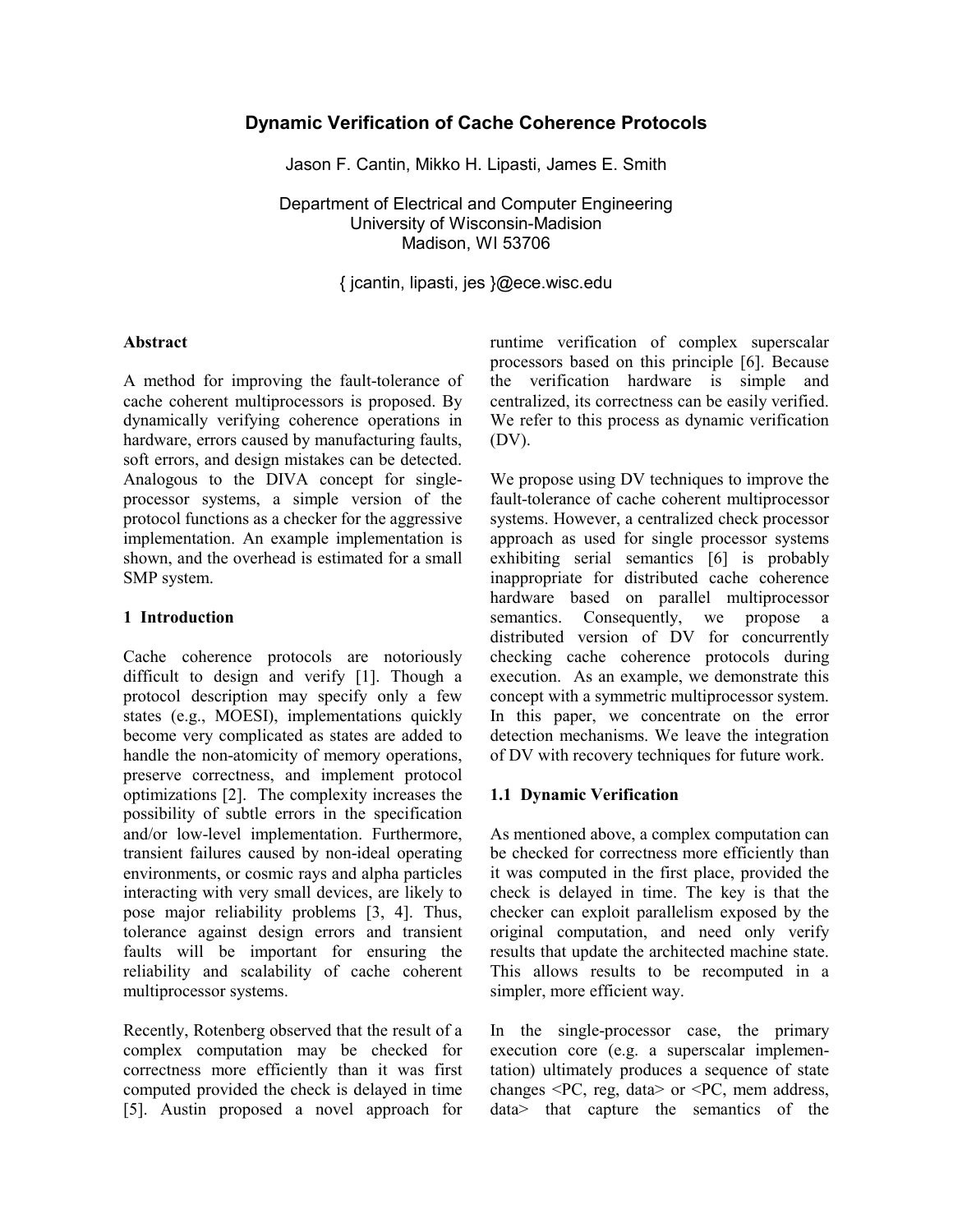computation. As proposed by Austin, this sequence is held in the reorder buffer (ROB) and can be passed to a check processor after any speculation has been resolved [6].

The check processor lags behind and re-executes the program. However, because of the time lag, the check processor does not need to predict branches, disambiguate addresses, or handle pipeline hazards. These dependences were identified and resolved by the execution core. Instead, the checker sees a filtered execution stream, with effectively perfect branch and value prediction. The check processor can then recompute the result of each instruction in a simpler way. After the check processor produces a result, that value is compared with the corresponding value produced by the execution processor. Hence, each instruction is dynamically verified.

The benefits of dynamic verification are the following:

- It detects hardware faults; assuming faults in the complex implementation and the checker are not correlated.
- It detects design errors in the complex implementation, assuming that the checker is correct. The check processor is simple, so verification should be straightforward.
- The level of design verification for the complex implementation can be relaxed because the checker can be used for detection of design errors

### **1.2 Cache Coherence**

Modern multiprocessor systems are typically constructed from commodity processors with onchip caches or cache hierarchies. Despite the replication of data in caches, it must appear to the programmer that there is one coherent memory. Cache-coherence protocols are used to efficiently maintain this illusion.

Figure 1 shows a simple example of a coherence protocol, MSI, where the states for a cache line are "Modified", "Shared", and "Invalid". When the data is not present in the cache, its state is *Invalid* (I). When a read-only copy of the line is present, the state is *Shared* (S), indicating that copies may exist elsewhere. When a single, modifiable copy is present the state is *Modified* (M), indicating that this is the most up-to-date copy of the data.



Figure 1: State Diagram of MSI Protocol (Adapted from version shown in [2])

Note that not all combinations of cache states are allowed. For example, two processors with a modifiable copy of a cache line lead to an erroneous system state. For MSI, the possible state combinations are shown in Fig. 2.

| <b>Processor A State Processor B State</b> |   |       |               |  |
|--------------------------------------------|---|-------|---------------|--|
|                                            |   | S.    |               |  |
|                                            |   | S     |               |  |
| lS                                         | S | S     | <b>Error</b>  |  |
|                                            |   | Error | <b>IError</b> |  |

Figure 2: Allowed State Combinations for MSI

This is a very simple cache coherence protocol by current standards. Real implementations require many additional states to handle nonatomic memory operations and optimizations [2]. For example, just accounting for pending writebacks complicates implementation of the protocol considerably (Figure 3).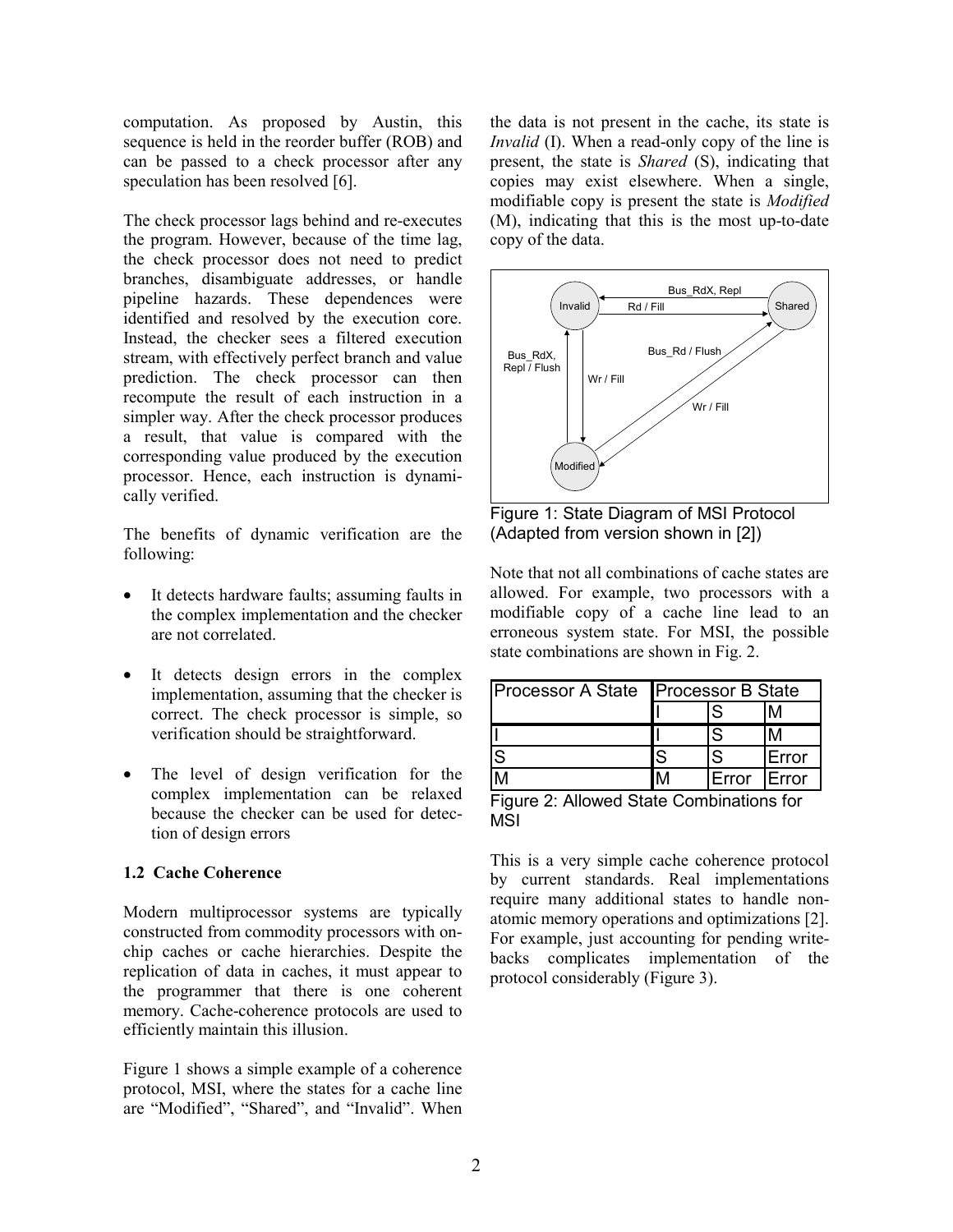

Figure 3: MSI Protocol with Transient States

These additional transient states do more than simply complicate the diagrams. They exponentially increase the state space for testing techniques, and make formal verification more cumbersome. For MSI, the addition of transient states to handle the non-atomicity of a real bus increases the verification time an order of magnitude for our experiments with the NuSMV symbolic model verification tools [7]. Random testing would also take longer, since more vectors would be necessary to achieve good coverage.

Before proceeding further, we define some useful terminology. We refer to the states used in Figure 1, as *stable* states. These states are defined in high-level descriptions of the protocol, and used to reason about interactions between processors and memory. Given atomic memory operations, the *stable* states are sufficient to correctly realize the protocol. The additional states added to implement the protocol with real hardware are referred to as *transient* states, following the convention in [2]. We refer to the state machine composed of stable states as the *simple protocol*, and the combined state machine (stable and transient states) as the *implementation protocol*. The current state of the implementation protocol is the *implementation state*, and the current state in the simple protocol is referred to as the *architected state*. Finally, we use the term *coherence transaction* to refer to the tuple consisting of the initial state, final state, input, action, and address of an event handled by the protocol.

#### **2 Dynamic Verification of Cache Coherence**

DV can be used for cache coherence. Unlike the centralized DIVA checker paradigm, mechanism for dynamically verifying cache coherence should be logically distributed. Figure 4 shows a conceptual view. In the singleprocessor case, complex hardware does the computation initially, using some combination of implementation state (ROB, prediction tables, etc.) and architected state. The check processor maintains only architected state, and verifies the computations. For cache coherence, the implementation protocol initially computes the state, sends requests, and services external requests. The checker circuits maintain the architected tag state, and communicate with each other via additional messages to ensure coherence between nodes. Further, for cache coherence, the checker may be faster than the implementation, since fewer steps are required to make a transition.

Completed transitions between stable states are passed in completion order to checker circuits based on the simple protocol. This is an important detail, and warrants some elaboration. Depending on the memory model, completion order may not be program order, since the replacement of conflicting cache blocks creates a dependence between memory operations with regard to coherence. For example, a later program Load may replace a conflicting block that would be used by an earlier, not yet executed Store. If the resulting state transitions were sent to a checker in program order, an error would be falsely detected. Instead, coherence operations must be sent to the checker from the implementation protocol in the order they were completed and made visible to the program.

DV can detect subtle implementation mistakes, manufacturing faults, and transient faults in the control circuitry. Furthermore, if the checker is co-designed with the implementation protocol, it can be used to flush out specification errors early in the design phase.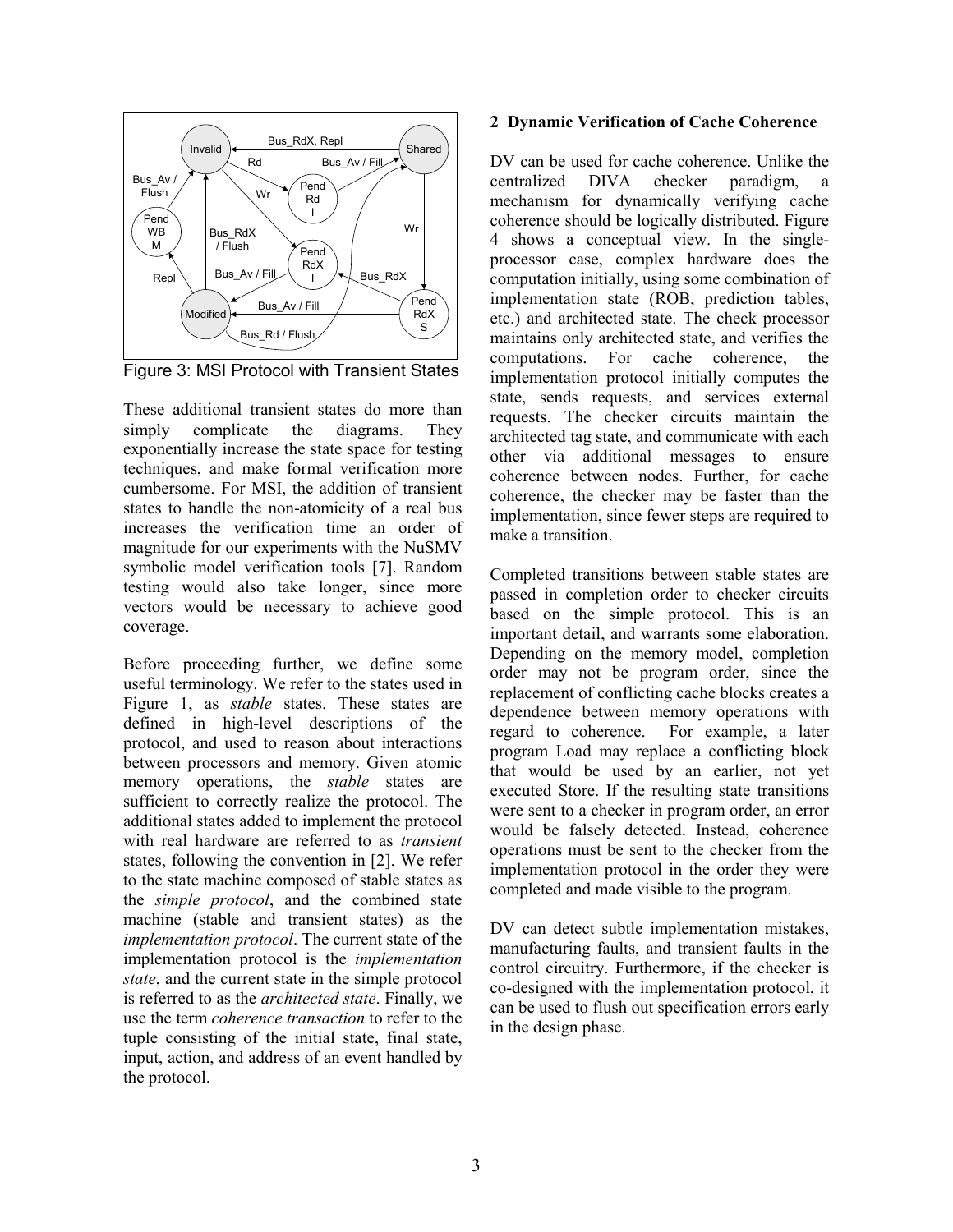

Figure 4: Conceptual View of Dynamic Verification for Cache Coherence

With this approach, the checker is implemented in a software model as part of the design verification effort, and used to check a model of the implementation protocol in simulations.

# **2.1 Symmetric Multiprocessor Example**

To incorporate dynamic verification of coherence into a multiprocessor, a special checker circuit is placed in each node to verify the protocol actions locally (Figure 5). The checker implements a simplified version of the coherence protocol logic (i.e., no transient states), and maintains its own copy of the tags. A watchdog timer is included to detect omission failures [5].

A second logical network is used to check the protocol globally. We call this network the *validation network* to distinguish it from the main interconnection network. This network is used to broadcast final states in order to check for illegal combinations of states between nodes (e.g., two caches with modifiable copies). We refer to these additional messages as *assertions*, since the node is declaring that it has or has had certain access rights to the block. For the SMP case, this is just a second bus for addresses and final states.



Figure 5: SMP with support for DV

### **2.2 SMP Coherence Checker Operation**

Following a network transaction in the implementation protocol, the address, command, initial and final stable states are sent to the local checkers. Each checker re-computes the final state of the cache line and compares it to the implementation protocol's result. If the final states do not match, an error has occurred in the implementation.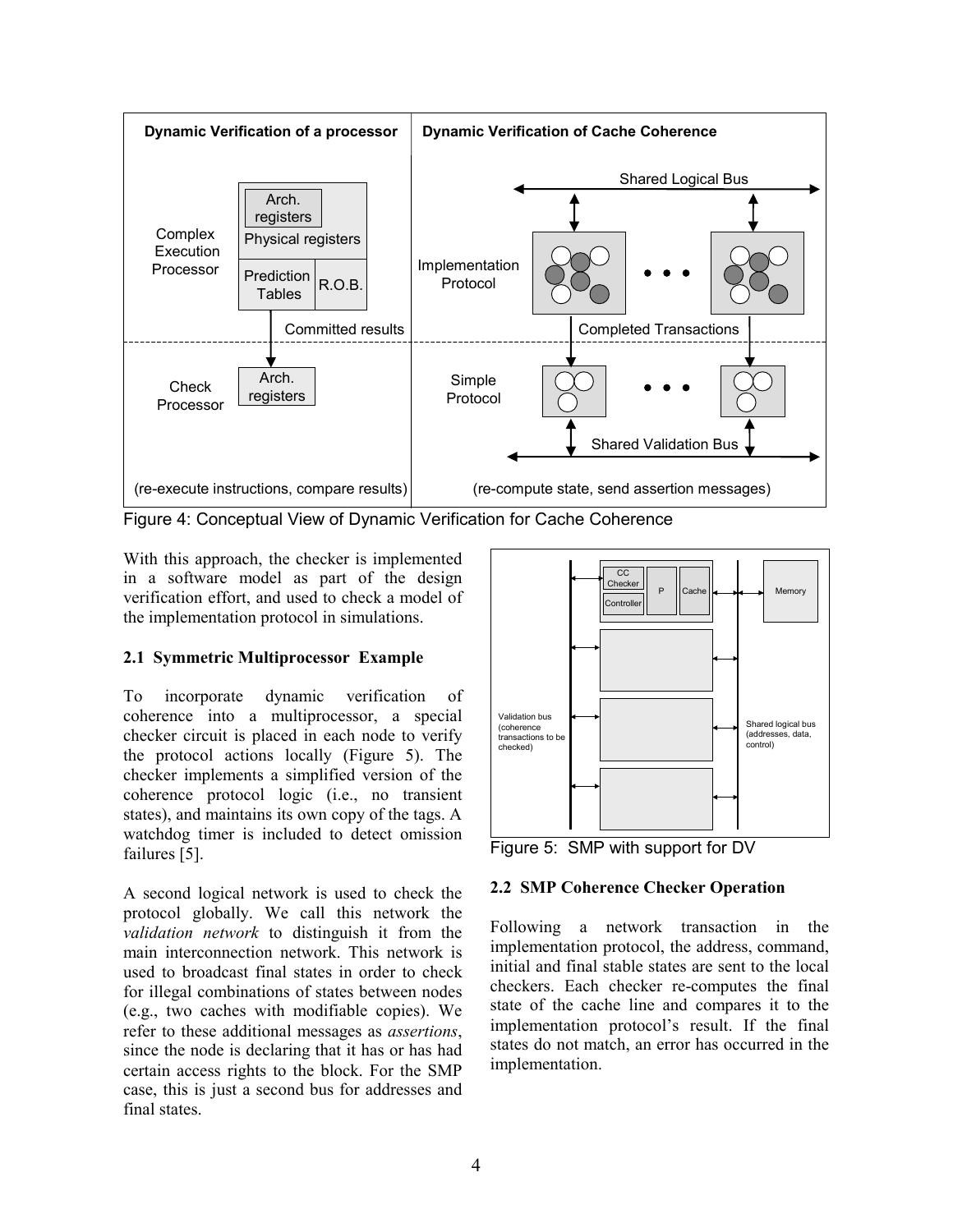The checker also performs a tag-lookup with the address to get the architected state of the cache line. The architected state stored in the checker must match the initial state reported by the implementation protocol. Disagreement signals an error. See Figures 6 and 7 for a simplified checker datapath.









Once the transaction has been verified locally, the cache states must be checked globally. The node that initiated the transaction (via a request) broadcasts the final state and address of the cache block over the validation network. The other nodes snoop the network and determine if the broadcasted cache state conflicts with the state of a cached copy they hold. For example, if a node acquires a modifiable copy of a memory block, it sends an assertion message indicating that it has the block in "M" state. The other

checkers must determine if they have any shared or modified copies still in their caches. If an illegal combination of cache states is detected for an address (Figure 2), an error is signaled.

Once the node that provided data for the transaction (the receiver) sees the assertion, its checker knows that the transaction has completed. The transaction may then be retired and removed from any queues. Note: we do not allow further updates to the architected state of the receiving node until a corresponding check message is received. Depending on whether or not recoverability is desired, the initiator can retire the transaction after sending the assertion, or wait to make sure that no errors are signaled.

### **3 Evaluation of SMP Coherence Checker Implementation**

Design of the coherence checker is in progress, however we can reason about its effectiveness and performance. Ideally, a checker implementation should have full fault coverage. By full coverage, we mean complete detection of faults that have propagated to the point of being visible to the coherence checker (e.g., a stable state transition that violates coherence is made by the implementation protocol). For example, a design error may cause the omission of an invalidate message in the implementation protocol, however this will not be detected by our scheme until it results in an improper stable state transition.

In addition, the coherence checking hardware should not slow down the system by introducing too much overhead, signaling too many false positives, or lagging too far behind the implementation for efficient recovery.

### **3.1 Coherence Checker Coverage and Specificity**

Symbolic model verification (model checking) is a powerful technique for verifying finite state machines and protocols [1, 7, 8, 9]. It has been successfully used to verify cache coherence protocols [8, 9]. Given a model of a system and a set of logical properties, a tool can automatically determine if the modeled system satisfies the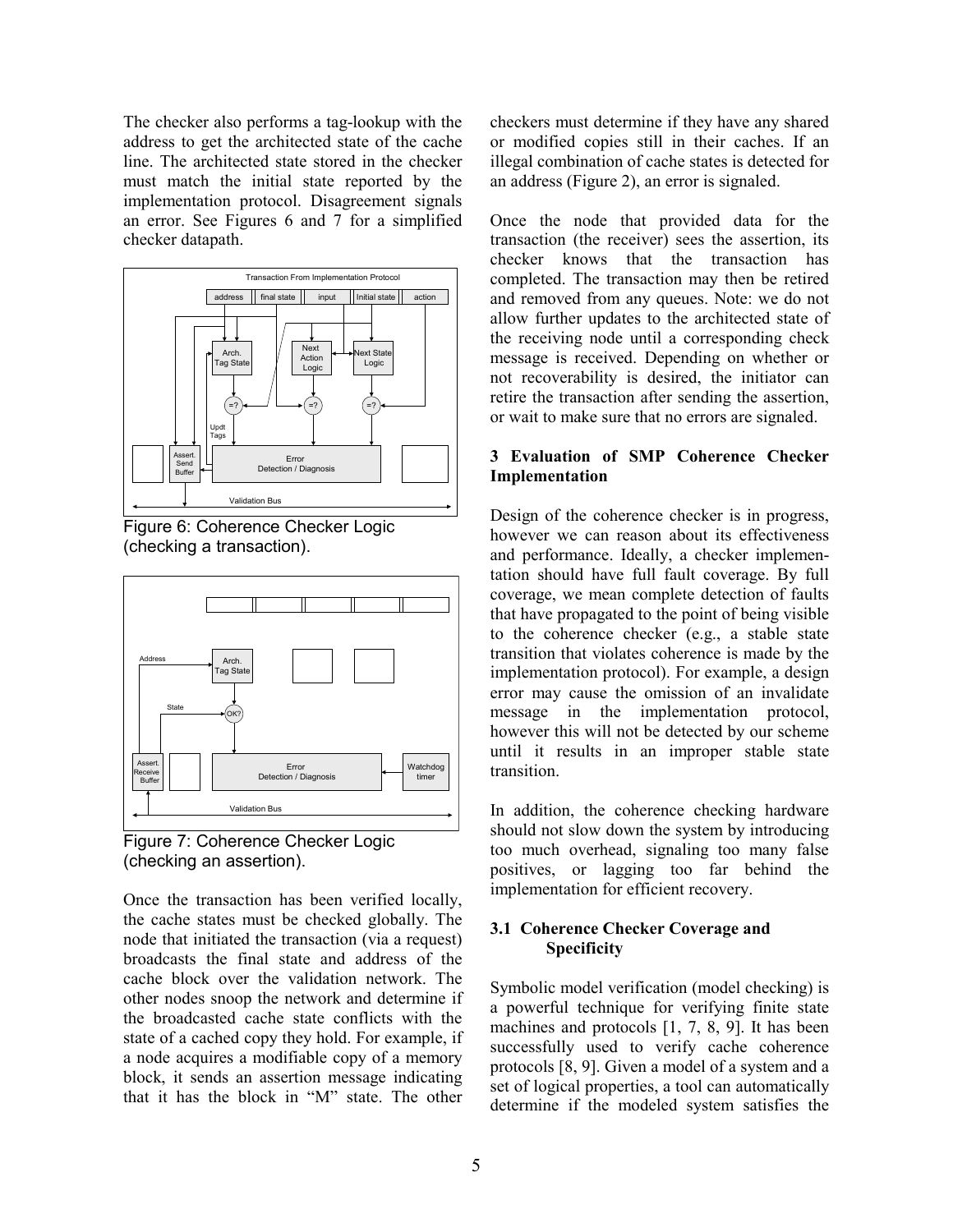properties in all cases. We can use symbolic model checking techniques to verify the correctness of the simple protocol, determine the checker implementation's coverage, and determine if the checker implementation incorrectly signals an error (a false positive).

Determining if the simple protocol is correct is straightforward. A model of the simplified state machine can be written in a language such as SMV (top part of Figure 8). A set of necessary conditions for maintaining coherence is then specified formally in temporal logic (e.g., CTL). The model checking software determines if the model always meets the conditions, or produces a counter-example. Without the complexity of the full implementation, the state space will be relatively small and quickly searched by the model verifier such as NuSMV [7].

To determine if the coherence checker implementation detects errors, we write a detailed model for the checker implementation (middle part of Figure 8). Next, we formally define (in CTL) what errors the coherence checker implementation should detect. The checker implementation achieves full coverage if, for every defined error condition, the coherence checker signals an error.

To determine specificity, we can also use model checking (bottom part of Figure 8). We can combine the two models mentioned above such that the simple protocol is checked by the implementation of the coherence checker. Since the simple protocol has been proven correct, the coherence checker implementation should never detect an error in this configuration. Any errors signaled by the coherence checker in this configuration are considered false positives.

This is analogous to proving the correctness of a DIVA checker in the single processor case, however the burden of defining the necessary conditions for correctness is placed on the designer. It is also necessary for the designer to validate the model. This is true in general for verifying concurrent systems with model checking (a design may still be incorrect, but satisfy the designers specifications). Further, model checking can only tell us if the checker implementation will detect errors specified by the designer, such as disagreement between the implementation protocol and the simple protocol.



Figure 8: Determining Checker Coverage and Specificity

# **3.2 Coherence Checker Overhead**

Conceptually, the coherence checker implementation proposed should not become a bottleneck for the base system, or increase system cost excessively. The absence of transient states keeps the checker logic simple and fast. Further, the second bus proposed for the SMP configuration produces no more transactions than the main address bus, so duplicating the address portion of the bus may be sufficient to support the extra messages in that case. However, if a second physical network is infeasible, the main network may be used to send extra messages (with low priority). If this is the case, bandwidth overhead is incurred by the extra messages used for DV.

To estimate overhead, we collected data from a 4-processor SMP system with 1MB 4-way set associative L2 caches and 64-byte lines. For simplicity, an MSI protocol is used, though the results do not change significantly for a MOESI protocol. From this data, we can determine (relatively) how often the checker must verify a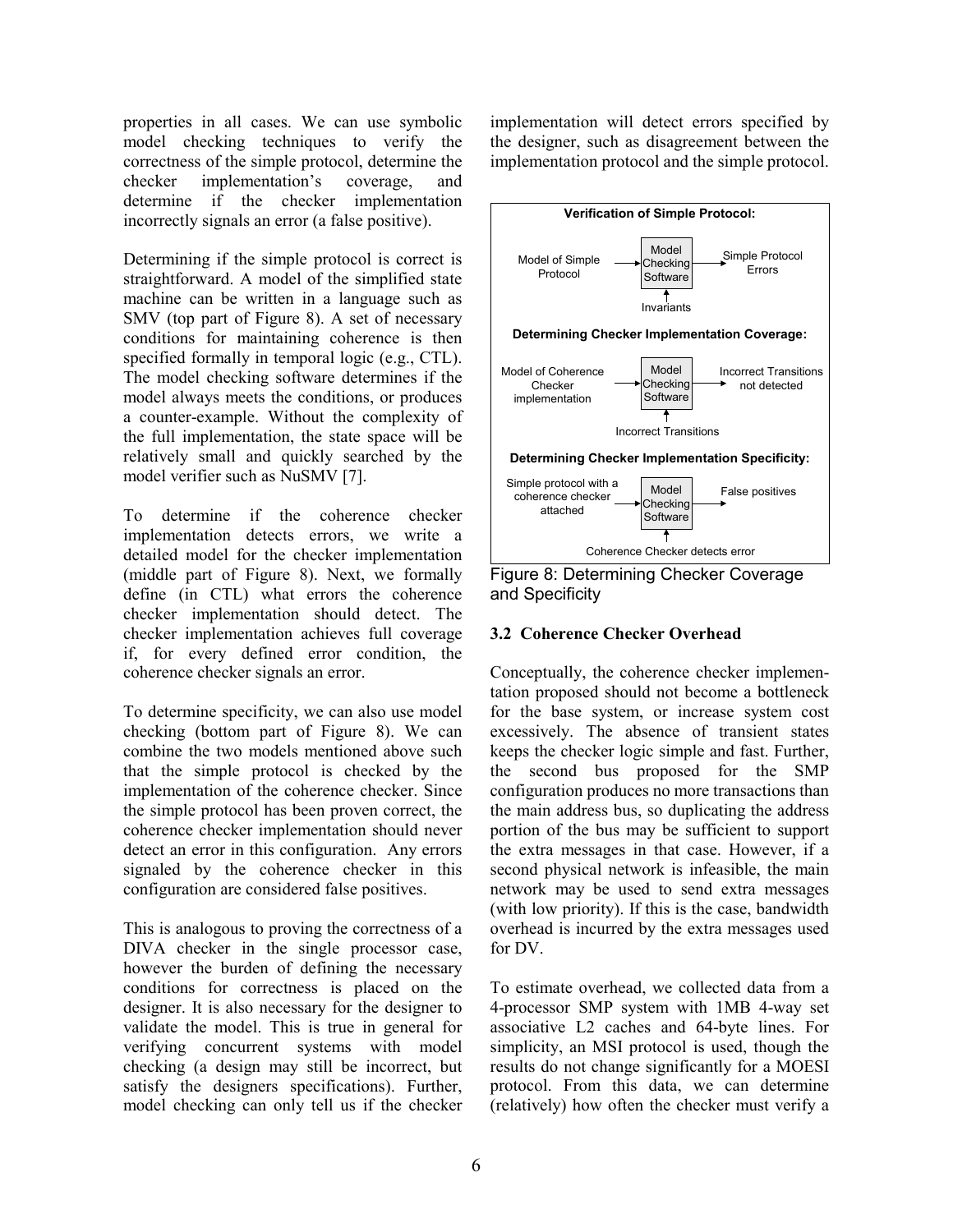coherence operation. Figure 9 shows (for five benchmarks) that between 0.54% and 7.17% of memory references (loads and stores) result in a change of architected state for a cache line. We infer from this that the checking of local state transitions is infrequent and need not be fast.



Figure 9: Percentage of Memory References that Result in Stable State Transitions

The estimated overhead incurred by extra messages is calculated for several strategies below (See Figure 10). For each of these strategies, the transactions they check are shown in Figure 11.

The first approach is to have the node's checker send a message each time that a modifiable copy of a cache line is acquired. This ensures that no other shared or modified copies exist. This simple approach requires 31% or fewer extra messages for the benchmarks simulated, but cannot detect certain types of errors. Cache lines brought into a node in the shared state are not checked to see if modified copies still exist, and replacements are not checked.

A second approach is to have check messages sent for all transactions resulting in a data transfer. This checks that data is brought into a node in the correct state, but does not check upgrades  $(S\rightarrow M)$ . This approach requires 45% or fewer additional messages.

Third, assertions may be issued for all bus read or upgrade operations. This approach is a combination of the first two, and has improved coverage. Each time a block is brought into the cache or upgraded, a message is sent by the

initiator of the transaction. However, this is even more costly than the previous methods (as much as 64%).

Finally, an assertion message may be sent for all bus transactions. In addition to all cases checked by the third approach, writebacks resulting from replacements are also checked. In effect, the second bus proposed for checking purposes mirrors the main bus, ensuring that all transactions were completed correctly. This incurs 100% address bandwidth overhead (same overhead as replicating the main address bus, but with the ability to catch design errors).



Figure 10: Calculated Message Overhead for Checker Implementation Strategies

| Initiator Trans. Remote State         |    |                    |                          | Bus | Check Message Coverage                     |         |         |         |  |  |
|---------------------------------------|----|--------------------|--------------------------|-----|--------------------------------------------|---------|---------|---------|--|--|
|                                       |    | S                  | IΜ                       |     | Trans. Scheme 1 Scheme 2 Scheme 3 Scheme 4 |         |         |         |  |  |
| $1 - S$                               | Ok | Ok                 | <b>Error</b> Yes         |     |                                            | Checked | Checked | Checked |  |  |
| $\left  \right $ --> M                | Ok |                    | Error Error Yes          |     | Checked                                    | Checked | Checked | Checked |  |  |
| $S \rightarrow M$                     | Ok | Error <sup>-</sup> |                          | Yes | Checked                                    |         | Checked | Checked |  |  |
| $S \rightarrow I$ (Repl) Ok           |    | Ok                 | ı                        | No  |                                            |         |         |         |  |  |
| $M \rightarrow 1$ (Repl) Ok           |    |                    | $\overline{\phantom{a}}$ | Yes |                                            |         |         | Checked |  |  |
| Figuro 11: Coverage Provided By Check |    |                    |                          |     |                                            |         |         |         |  |  |

Figure 11: Coverage Provided By Check Messages

None of the strategies mentioned checks the transition from *Shared* to *Invalid* that occurs when a cache line is replaced. This is a silent transition that does not involve updating memory, or sending data to other nodes. The data is simply discarded, and we rely on the checker internal to the node to make sure that the state transition takes place.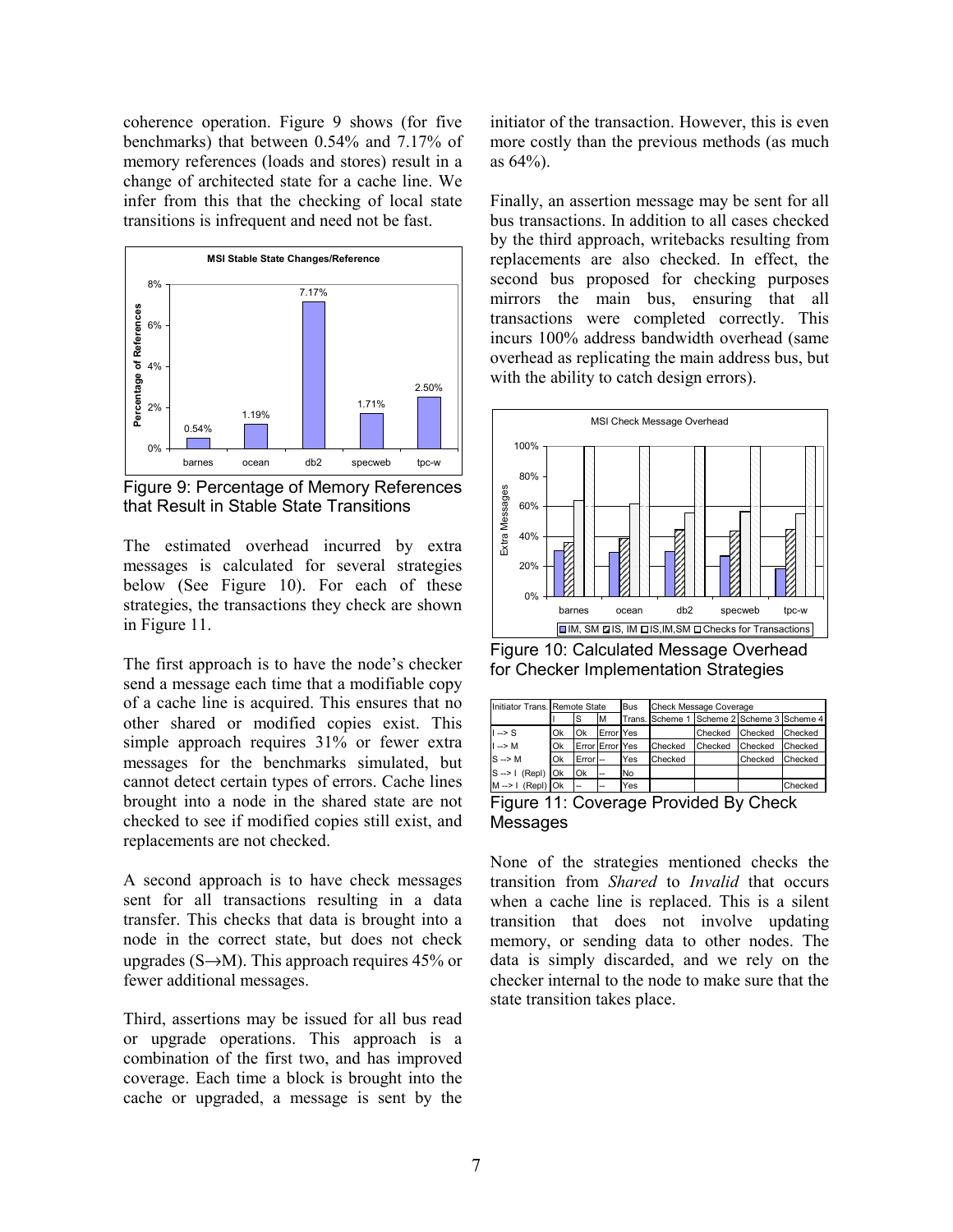### **4 Related Work**

Testing-based approaches are conventionally used for detecting both design errors and fabrication defects [10]. For design verification, the most commonly used technique is to develop a set of test vectors and use them to drive logic simulation [11, 12, 13]. The designer or a verification engineer may devise such test vectors. Parts of this process may be automated, but its effectiveness depends on the insight and skill of the engineers involved. This method is extremely time-consuming, and typically missed some bugs.

For hardware failures, test patterns are generated to exercise the hardware, often using a fault model such as the stuck-at model [10]. The process can be largely automated [14, 15], and test coverage can be quantitatively estimated. The test patterns are then applied to verify correctness –up to the level of test coverage. In the field, this technique works better for permanent faults than for transient ones, as the fault must be present at the time the test is applied. Also, this method may require some downtime when the test is applied.

There have been a number of proposals for using a simplified "watchdog" processor [16] to check a main processor. Watchdog processors have many of the advantages we envision, but watchdog processors do not duplicate the entire computation. They check only certain aspects of the computation, for example the control flow [17], the memory access behavior [18], and "reasonableness" based on programmed-in assertions [19]. They do not check the entire computation, and therefore do not detect all faults, nor be used for complete state recovery.

Rotenberg proposed a multithreaded processor that implements a form of time redundancy where a computation thread is re-executed later in time and the results of the two thread executions are compared [5]. His approach focused on transient hardware faults in the multithreaded processor's datapath, and also built on previous approaches using time-shifted redundant execution [20, 21]. He referred to this new technique as Active-stream / Redundant-stream Simultaneous Multithreading (AR-SMT).

Reinhardt and Mukherjee further explored the use of multithreading for transient fault detection in [22]. They introduced an important abstraction for simultaneous and redundantly multithreaded (SRT) processors, identified some key implementation challenges, and suggested some microarchitectural solutions.

As described earlier, Austin proposed dynamic checking with a separate check processor for the second computation [6].

Conventional forms of dynamic checking have been proposed and implemented for many years. Probably the oldest is replication with comparison checking as protection against hardware failures [23, 24, 25, 26, 27]. This method can be effective against both permanent and transient hardware errors, but it does not catch design errors. Furthermore, it is likely to be more expensive than the dynamic inductive checking method, because the check processor is a complete replica and is not simplified. Many systems have used replication for failure protection. The IBM G5 [28] is a recent version where both processors are on the same chip.

For detecting design errors, formal methods [29, 30] provide an alternative to conventional simulation-based testing. Formal methods typically use an architecture specification and an implementation specification, and then show the two are equivalent. This equivalence is essentially proven for all possible computations, either via model checking [1, 8, 9], theorem proving [31], or a combination [32, 33]. As highperformance implementations of coherence protocols become more complex, the computational complexity of formal methods becomes an issue.

### **5 Future Work**

In future work, we will refine our implementation with data obtained from model checking and detailed timing simulations. Detailed simulations will determine the actual overhead of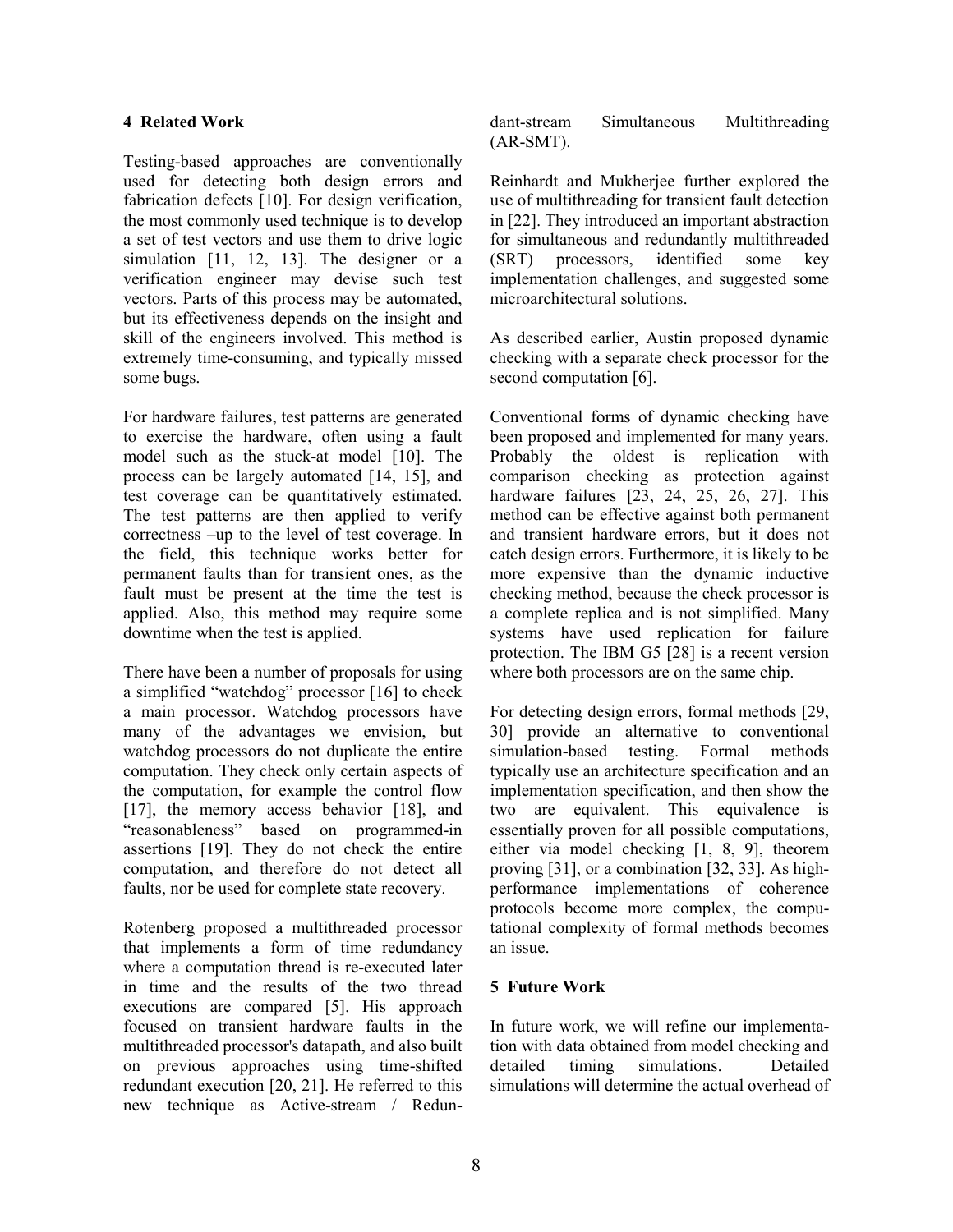the check processor implementation for commercial workloads.

Though a bus-based SMP system with a simple protocol was used here to illustrate the concepts, more complex protocols (such as MOESI) and scalable directory-based coherence schemes will be explored. We intend to develop a framework for checker design, verification, and performance evaluation to facilitate the process of incorporating DV into parallel systems.

In the DIVA approach for single-processor systems, the check hardware had a well-defined sequence of operations to check via the reorder buffer. Unfortunately, such a serialization is not present for coherence operations in a multiprocessor that is not sequentially consistent, since program loads can (correctly) become visible to the system before earlier stores. In future work we will investigate DV for the memory model itself, and define what constraints must be placed on the implementation protocol in order to provide a simple interface to a checker.

Finally, we intend to combine DV with hardware and software recovery techniques. Once an error has been detected and diagnosed, it may be possible to restart from a checkpoint or use some form of forward error recovery.

# **6 Conclusions**

With dynamic verification, errors in a cache coherence protocol caused by manufacturing faults, soft errors, and design mistakes can be detected at run-time. Since most memory operations do not cause a change in cache state, a simple checker can check the coherence protocol of an aggressive processor. Further, with a second network for assertions, globally verifying cache coherence does not place pressure on the data network or memory. This approach can be combined with recovery techniques, and methods of dynamically verifying program execution [6] to produce fault-tolerant multiprocessor systems.

### **7 Acknowledgements**

We thank Timothy Heil, Ashutosh Dhodapkar, Sebastien Nussbaum, and Tejas Karkhanis for comments on drafts of this paper. This work is supported by NSF grant CCR-0083126 and by IBM. Jason Cantin is supported by a Wisconsin Distinguished Graduate Fellowship.

# **8 References**

- [1] D. L. Dill, A. J. Drexler, A. J. Hu, and C. H. Yang. "Protocol Verification as a Hardware Design Aid." *International Conference on Computer Design, VLSI in Computers and Processors*, Oct. 1992: 522-525.
- [2] D. E. Culler and J. P. Singh, *Parallel Computer Architecture: A Hardware / Software Approach*, San Francisco, CA: Morgan Kaufmann Publishers Inc., 1999.
- [3] T. C. May and M. H. Woods. "Alpha-Particle-Induced Soft Errors in Dynamic Memories." *IEEE Transactions on Electronic Devices*, 26(2), 1979.
- [4] T. J. O'Gorman, J. M. Ross, A.H. Taber, J.F. Ziegler, H.P. Muhlfeld, C.J. Montrose, H.W. Curtis, J.L. Walsh, "Field Testing for Cosmic Ray Soft Errors in Semiconductor Memories." *IBM Journal of Research and Development*, Jan. 1996: 41-49.
- [5] E. Rotenberg. "AR-SMT: A Microarchitectural Approach to Fault-Tolerance in Microprocessors." *Proceedings of the 29th International Symposium on Fault-Tolerant Computing*, June 1999: 84-91.
- [6] T. Austin. "DIVA: A Reliable Substrate for Deep-Submicron Processor Design." *Proceedings of the 32nd Annual ACM/IEEE International Symposium on Microarchitecture*, Dec. 1999: 196-207.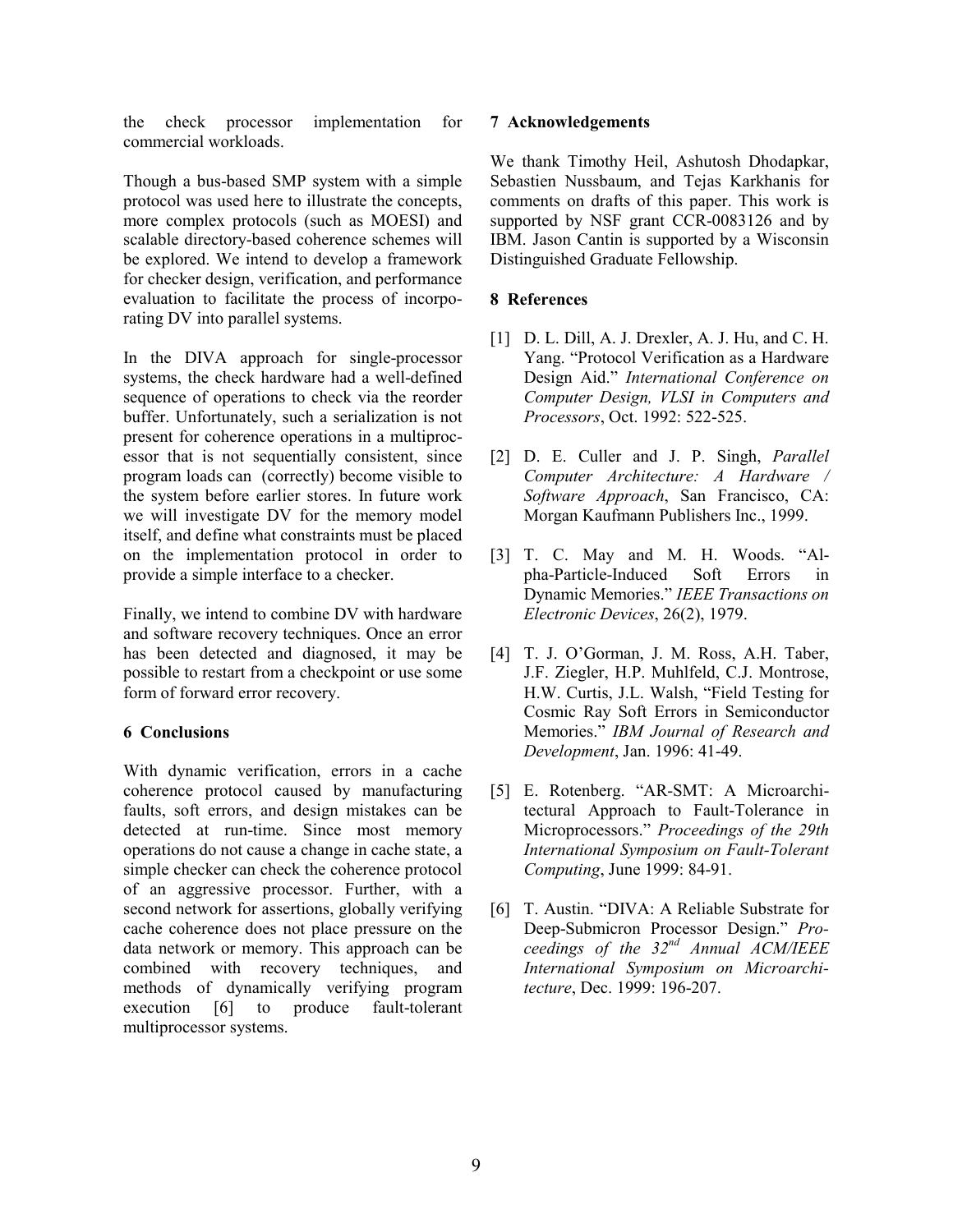- [7] A. Cimatti, E. Clarke, F. Giunchiglia, and M. Roveri, "NuSMV: A New Symbolic Model Verifier." N. Halbwachs and D. Peled, eds. *Proceedings of the 11th International Conference on Computer-Aided Verification*, Lecture Notes in Computer Science 1633, Springer Verlag, 1999: 495- 499.
- [8] E. Clarke, O. Grumberg, H. Hiraishi, S. Jha, D. E. Long, K. L. McMillan, and A. L. Ness. "Verification of the Futurebus+ Cache Coherence Protocol." *Proceedings of the 11th International Symposium on Computer Hardware Description Languages and their Applications*. Apr. 1993.
- [9] E. Clarke, O. Grumberg, and D. Peled, *Model Checking*. Cambridge, MA: MIT Press, 1999.
- [10] M. Abramovici, M. A. Breuer, and A. D. Friedman. *Digital Systems Testing and Testable Design*. New York: IEEE Press, 1992.
- [11] T. Sasaki, A. Yamada, and T. Aoyama. "Hierarchical Design Verification for Large Digital Systems." *Proceedings of the 18th Design Automation Conference*, June 1981: 105-112
- [12] M. Monachino. "Design Verification System for Large-scale LSI Designs." *Proceedings of the 19th Design Automation Conference*, June 1982: 83-90.
- [13] A. Aharon. "Test Program Generation for Functional Verification of PowerPC Processors in IBM." *Proceedings of the 32nd Design Automation Conference*, June 1995: 279-285.
- [14] J. P. Roth, W. G. Bouricius, and P. R. Schneider. "Programmed Algorithms to Compute Tests and Detect and Distinguish Between Failures in Logic Circuits." *IEEE Transactions on Electronic Computers*, Oct. 1967, EC-16(10):567-579.
- [15] P. Goel. "An Implicit Enumeration Algorithm to Generate Tests for Combinational Logic Circuits." *IEEE Transactions on Computers*, Mar. 1981, C-30(3):215-222.
- [16] A. Mahmood and E. J. McCluskey. "Concurrent Error Detection Using Watchdog Processors –A Survey." *IEEE Transactions on Computers*, Feb. 1982, C-37(2):160-173.
- [17] D. J. Liu. "Watchdog Processor and Structural Integrity Checking." *IEEE Transactions on Computers*, July 1982, C-31: 681-685.
- [18] M. Namjoo and E. J. McCluskey. "Watchdog Processors and Capability Checking." *Proceedings of the 12th International Symposium on Fault-Tolerant Computing*, June 1982: 245-248.
- [19] A. Mahmood, D. J. Liu, and E. J. McCluskey. "Concurrent Detection Using a Watchdog Processor and Assertions." *Proceedings of the 1983 International Test Conference*, Oct. 1983: 622-628.
- [20] J. Patel and L. Fung. "Concurrent Error Detection in ALUs by Recomputing with Shifted Operands." *IEEE Transactions on Computers*, July 1982, C-31(7): 589-595.
- [21] G. Sohi, M. Franklin, and K. Saluja. "A Study of Time-Redundant Fault-Tolerance Techniques in High-Performance Pipelined Computers." *Proceedings of 19th Fault-Tolerant Computing Symposium*, June 1989: 436-443.
- [22] S. Reinhardt and S. Mukherjee. "Transient Fault Detection via Simultaneous Multithreading." *Proceedings of The 27th International Symposium on Computer Architecture*, June 2000: 25-36.
- [23] S. Webber. "The Stratus Architecture." D. Siewiorek and R. Swarz, eds. *Reliable Computer Systems: Design and Evaluation*. Bedford, MA: Digital Press, 1992.